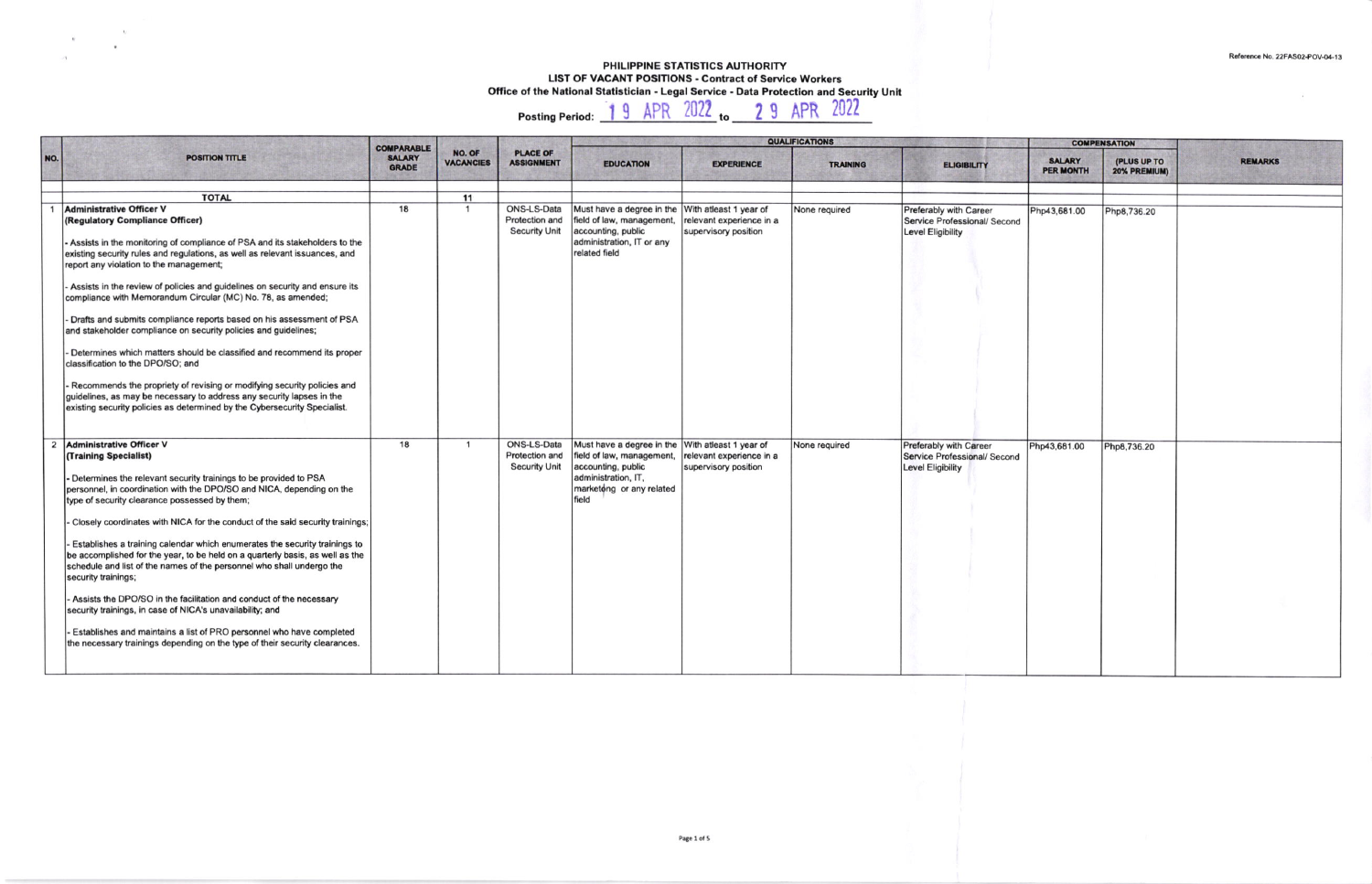## PHILIPPINE STATISTICS AUTHORITY LIST OF VACANT POSITIONS - Contract of Service Workers<br>Office of the National Statistician - Legal Service - Data Protection and Security Unit<br>Posting Period: [1.9 APR 2022 to 2.9 APR 2022

OUALITICATIO

| NO.            | <b>POSITION TITLE</b>                                                                                                                                                                                      | <b>COMPARABLE</b><br><b>SALARY</b> | NO. OF<br><b>VACANCIES</b> | <b>PLACE OF</b><br><b>ASSIGNMENT</b>                         | <b>EDUCATION</b>                                                                                                           | <b>EXPERIENCE</b>                                                          | <b>MAMPILIANING</b><br><b>TRAINING</b> | <b>ELIGIBILITY</b>                                                                              | <b>SALARY</b>    | <b>COME ENSYTION</b><br>(PLUS UP TO | <b>REMARKS</b> |
|----------------|------------------------------------------------------------------------------------------------------------------------------------------------------------------------------------------------------------|------------------------------------|----------------------------|--------------------------------------------------------------|----------------------------------------------------------------------------------------------------------------------------|----------------------------------------------------------------------------|----------------------------------------|-------------------------------------------------------------------------------------------------|------------------|-------------------------------------|----------------|
|                |                                                                                                                                                                                                            | <b>GRADE</b>                       |                            |                                                              |                                                                                                                            |                                                                            |                                        |                                                                                                 | <b>PER MONTH</b> | 20% PREMIUM)                        |                |
| $\mathbf{3}$   | <b>Administrative Officer V</b><br>(Data Protection and Security Monitoring)                                                                                                                               | 18                                 | $\mathbf{1}$               | ONS-LS-Data<br>Protection and<br><b>Security Unit</b>        | Must have a degree in the<br>field of law, management,<br>accounting, public<br>administration, IT or any<br>related field | With atleast 1 year of<br>relevant experience in a<br>supervisory position | None required                          | Preferably with Career Service Php43,681.00<br>Professional/ Second Level<br>Eligibility        |                  | Php8,736.20                         |                |
|                | Assists the DPO/SO in the conduct of Partial Background Investigation<br>(PBI) prior to the issuance of ISC;                                                                                               |                                    |                            |                                                              |                                                                                                                            |                                                                            |                                        |                                                                                                 |                  |                                     |                |
|                | Peruses the sufficiency of the application and its attachments;                                                                                                                                            |                                    |                            |                                                              |                                                                                                                            |                                                                            |                                        |                                                                                                 |                  |                                     |                |
|                | Submits his recommendation to the Security Officer as to the result of the<br>PBI:                                                                                                                         |                                    |                            |                                                              |                                                                                                                            |                                                                            |                                        |                                                                                                 |                  |                                     |                |
|                | Assists in the establishment, implementation and maintenance of the<br>Security Clearance System; and                                                                                                      |                                    |                            |                                                              |                                                                                                                            |                                                                            |                                        |                                                                                                 |                  |                                     |                |
|                | Coordinates with, and assist the DPSM Custodian in the establishment and<br>naintenance of the Security Investigation Index.                                                                               |                                    |                            |                                                              |                                                                                                                            |                                                                            |                                        |                                                                                                 |                  |                                     |                |
| $\overline{4}$ | <b>Administrative Officer V</b><br>(Communication Security and Data Protection Specialist)                                                                                                                 | 18                                 |                            | <b>ONS-LS-Data</b><br>Protection and<br><b>Security Unit</b> | Must have a degree in the With atleast 1 year of<br>field of IT or any related<br>field                                    | relevant experience in a<br>supervisory position                           | None required                          | Preferably with Career Service Php43,681.00<br><b>Professional/ Second Level</b><br>Eligibility |                  | Php8,736.20                         |                |
|                | Responsible for the selection and training of cleared communication<br>personnel/cybersecurity specialist to perform crypto duties;                                                                        |                                    |                            |                                                              |                                                                                                                            |                                                                            |                                        |                                                                                                 |                  |                                     |                |
|                | Responsible for the operations and maintenance of the crypto center;                                                                                                                                       |                                    |                            |                                                              |                                                                                                                            |                                                                            |                                        |                                                                                                 |                  |                                     |                |
|                | Conducts periodic inspection of crypto center to ascertain that crypto-<br>materials are properly handled and accounted for and that all directives<br>concerning crypto-operations are strictly observed; |                                    |                            |                                                              |                                                                                                                            |                                                                            |                                        |                                                                                                 |                  |                                     |                |
|                | Designates a custodian for crypto-materials;                                                                                                                                                               |                                    |                            |                                                              |                                                                                                                            |                                                                            |                                        |                                                                                                 |                  |                                     |                |
|                | Publishes an emergency destruction plan for classified matters;                                                                                                                                            |                                    |                            |                                                              |                                                                                                                            |                                                                            |                                        |                                                                                                 |                  |                                     |                |
|                | Recommends measures to improve transmission, cryptographic and<br>physical security; and                                                                                                                   |                                    |                            |                                                              |                                                                                                                            |                                                                            |                                        |                                                                                                 |                  |                                     |                |
|                | Conducts investigation in case of loss or compromise of crypto-materials.                                                                                                                                  |                                    |                            |                                                              |                                                                                                                            |                                                                            |                                        |                                                                                                 |                  |                                     |                |
| 5              | <b>Administrative Officer III</b><br>(Cybersecurity Specialist)                                                                                                                                            | 14                                 | -1                         | ONS-LS-Data<br>Protection and<br><b>Security Unit</b>        | Must have a degree in the With atleast 1 year of<br>field of IT or any related<br>field                                    | relevant experience                                                        | None required                          | Preferably with Career Service Php30,799.00<br>Professional/ Second Level<br>Eligibility        |                  | Php6,159.80                         |                |
|                | Assists in the performance of crypto-duties as may be assigned by the<br>CSDPS;                                                                                                                            |                                    |                            |                                                              |                                                                                                                            |                                                                            |                                        |                                                                                                 |                  |                                     |                |
|                | Assists in the determination of the means most appropriate to accomplish<br>the delivery of classified message in accordance with the specified<br>precedence and security requirements;                   |                                    |                            |                                                              |                                                                                                                            |                                                                            |                                        |                                                                                                 |                  |                                     |                |
|                | Determines possible security lapses in the existing security protocols on<br>cryptographic matters and classified matters in electronic form;                                                              |                                    |                            |                                                              |                                                                                                                            |                                                                            |                                        |                                                                                                 |                  |                                     |                |
|                | Recommends to the CSDPS the necessary measures to remedy the<br>possible security lapses as mentioned in No. 3; and                                                                                        |                                    |                            |                                                              |                                                                                                                            |                                                                            |                                        |                                                                                                 |                  |                                     |                |
|                | Assists the CSDPS in the performance of his functions under MC No. 196.                                                                                                                                    |                                    |                            |                                                              |                                                                                                                            |                                                                            |                                        |                                                                                                 |                  |                                     |                |